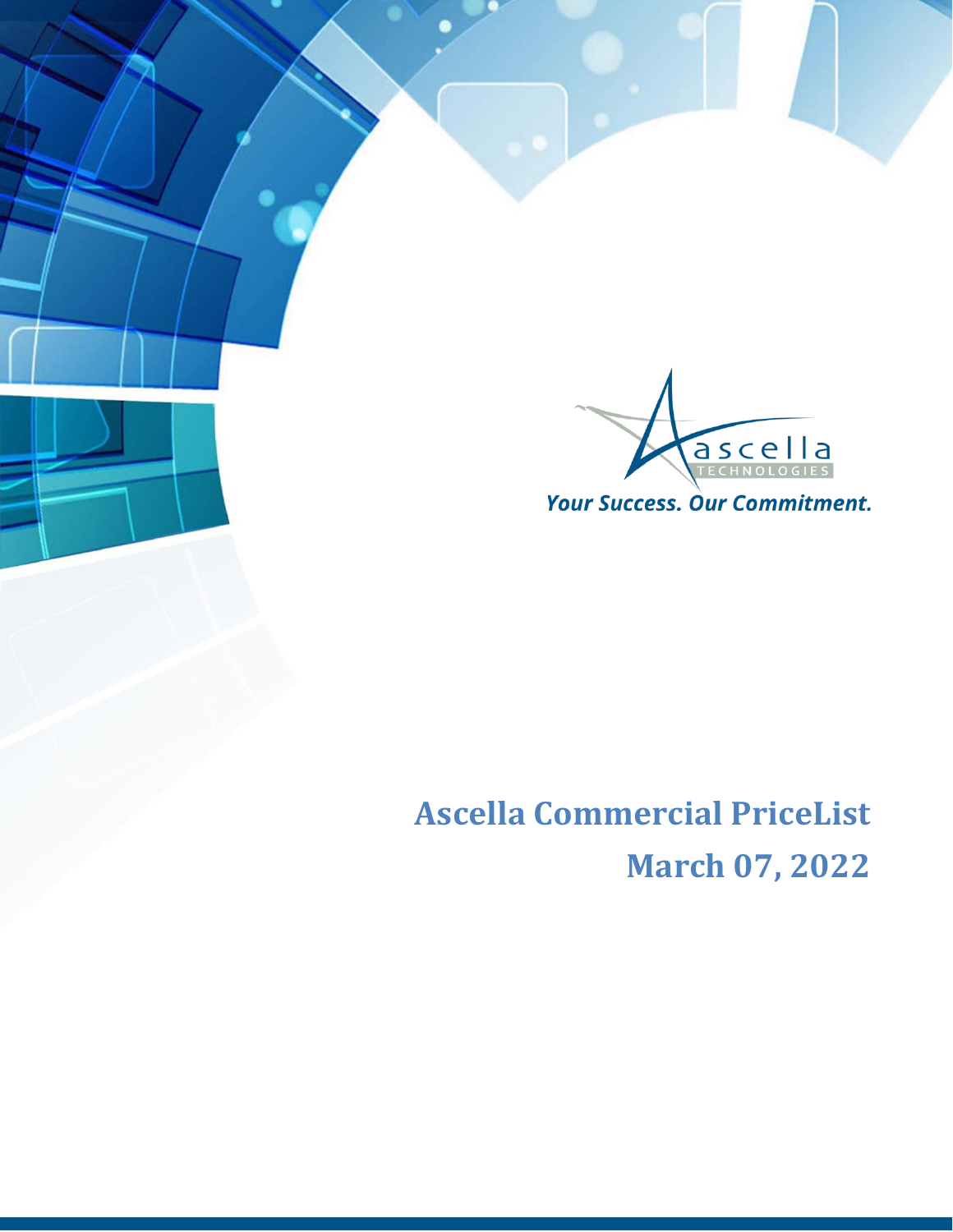

| <b>Ascella Commercial Pricelist</b><br><b>Year - 2022</b> |                      |  |
|-----------------------------------------------------------|----------------------|--|
| <b>Service Provided</b>                                   | <b>Rate Per Hour</b> |  |
| <b>Information Technology Support Services</b>            |                      |  |
| <b>IT Subject Matter Expert</b>                           | \$288.31             |  |
| IT Program Management Consultant                          | \$231.04             |  |
| IT Project Manager - Senior                               | \$196.97             |  |
| IT Project Manager - Intermediate                         | \$171.32             |  |
| IT Business Systems Analyst - Senior                      | \$150.82             |  |
| IT Business Systems Analyst - Intermediate                | \$116.50             |  |
| Quality Assurance Analyst - Senior                        | \$109.64             |  |
| Quality Assurance Analyst - Intermediate                  | \$102.78             |  |
| Technical Writer - Senior                                 | \$116.50             |  |
| Technical Writer - Intermediate                           | \$95.84              |  |
| Technical Specialist - Senior                             | \$130.13             |  |
| Technical Specialist - Intermediate                       | \$116.46             |  |
| Database Admin - Senior                                   | \$130.13             |  |
| Database Admin - Intermediate                             | \$116.50             |  |
| Database Analyst/ Developer - Senior                      | \$130.13             |  |
| Database Analyst/ Developer - Intermediate                | \$116.50             |  |
| Programmer/ Analyst - Senior                              | \$123.34             |  |
| Programmer/ Analyst - Intermediate                        | \$109.58             |  |
| Software Architect - Senior                               | \$196.97             |  |
| Software Architect - Intermediate                         | \$171.21             |  |
| Software Architect - Associate                            | \$161.59             |  |
| Web Designer - Senior                                     | \$130.13             |  |
| Web Designer - Intermediate                               | \$116.50             |  |
| Web Developer - Senior                                    | \$123.34             |  |
| Web Developer - Intermediate                              | \$109.64             |  |
| Network Engineer/ Admin - Senior                          | \$134.16             |  |
| Configuration Management Analyst - Intermediate           | \$109.64             |  |
| Configuration Management Specialist - Associate           | \$95.84              |  |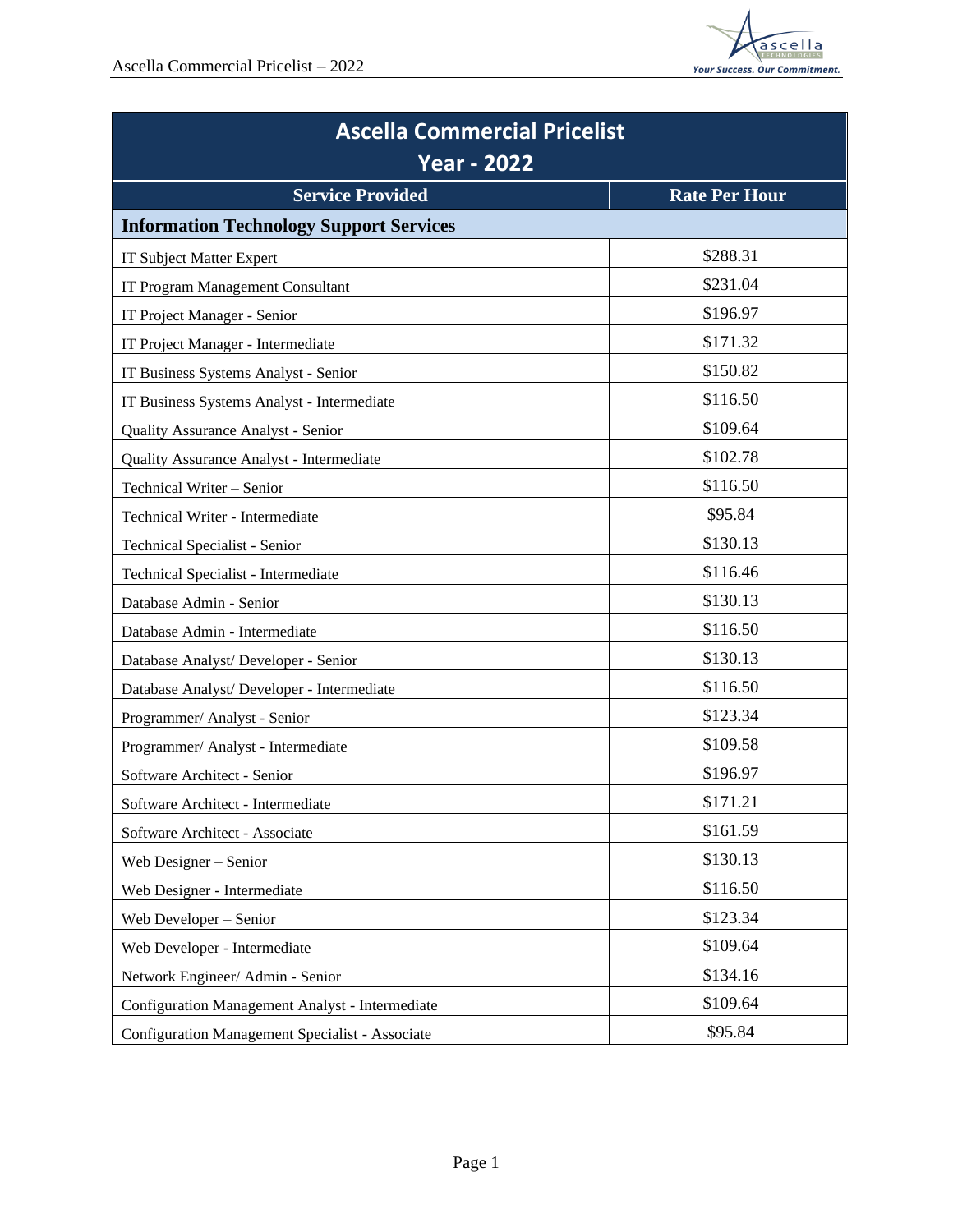

| <b>Ascella Commercial Pricelist</b><br><b>Year - 2022</b> |                                |                                    |
|-----------------------------------------------------------|--------------------------------|------------------------------------|
|                                                           |                                |                                    |
| <b>Software</b>                                           |                                |                                    |
| GovCycle                                                  |                                | \$50,000                           |
| Visual Plan SiteView SAS Software (50,000/sf)             |                                | \$25,000                           |
|                                                           | 50,001 to 100,000 sq.ft        | \$25,000 plus \$0.40 per sq.ft     |
|                                                           | 100,001 to 1,000,000 sq.ft     | \$45,000 plus \$0.17222 per sq.ft  |
|                                                           | 1,000,001 to 5,000,000 sq.ft   | \$200,000 plus \$0.075 per sq.ft   |
|                                                           | 5,000,001 to 10,000,000 sq.ft  | \$500,000 plus \$0.06 per sq.ft    |
|                                                           | 10,000,001 to 50,000,000 sq.ft | \$800,000 plus \$0.02 per sq.ft    |
|                                                           | 50,000,001 or more sq.ft       | \$1,600,000 plus \$0.015 per sq.ft |
| <b>Financial Support Services</b>                         |                                |                                    |
| Accountant I                                              |                                | \$85.10                            |
| <b>Accountant II</b>                                      |                                | \$105.23                           |
| Accountant III                                            |                                | \$129.98                           |
| Administrative Specialist I                               |                                | \$42.20                            |
| Administrative Specialist II                              |                                | \$49.54                            |
| Subject Matter Expert I                                   |                                | \$217.48                           |
| Subject Matter Expert II                                  |                                | \$221.71                           |
| Subject Matter Expert III                                 |                                | \$260.00                           |
| <b>ERP Systems Architect</b>                              |                                | \$216.64                           |
| ERP Systems Specialist I                                  |                                | \$174.84                           |
| ERP Systems Specialist II                                 |                                | \$185.69                           |
| ERP Systems Specialist III                                |                                | \$204.97                           |
| Financial Analyst I                                       |                                | \$86.37                            |
| Financial Analyst II                                      |                                | \$108.94                           |
| Financial Analyst III                                     |                                | \$136.17                           |
| Financial Systems Analyst I                               |                                | \$86.66                            |
| Financial Systems Analyst II                              |                                | \$121.33                           |
| <b>Financial Systems Analyst III</b>                      |                                | \$131.44                           |
| Program Manager                                           |                                | \$224.11                           |
| Program Support Analyst I                                 |                                | \$54.61                            |
| Program Support Analyst II                                |                                | \$71.07                            |